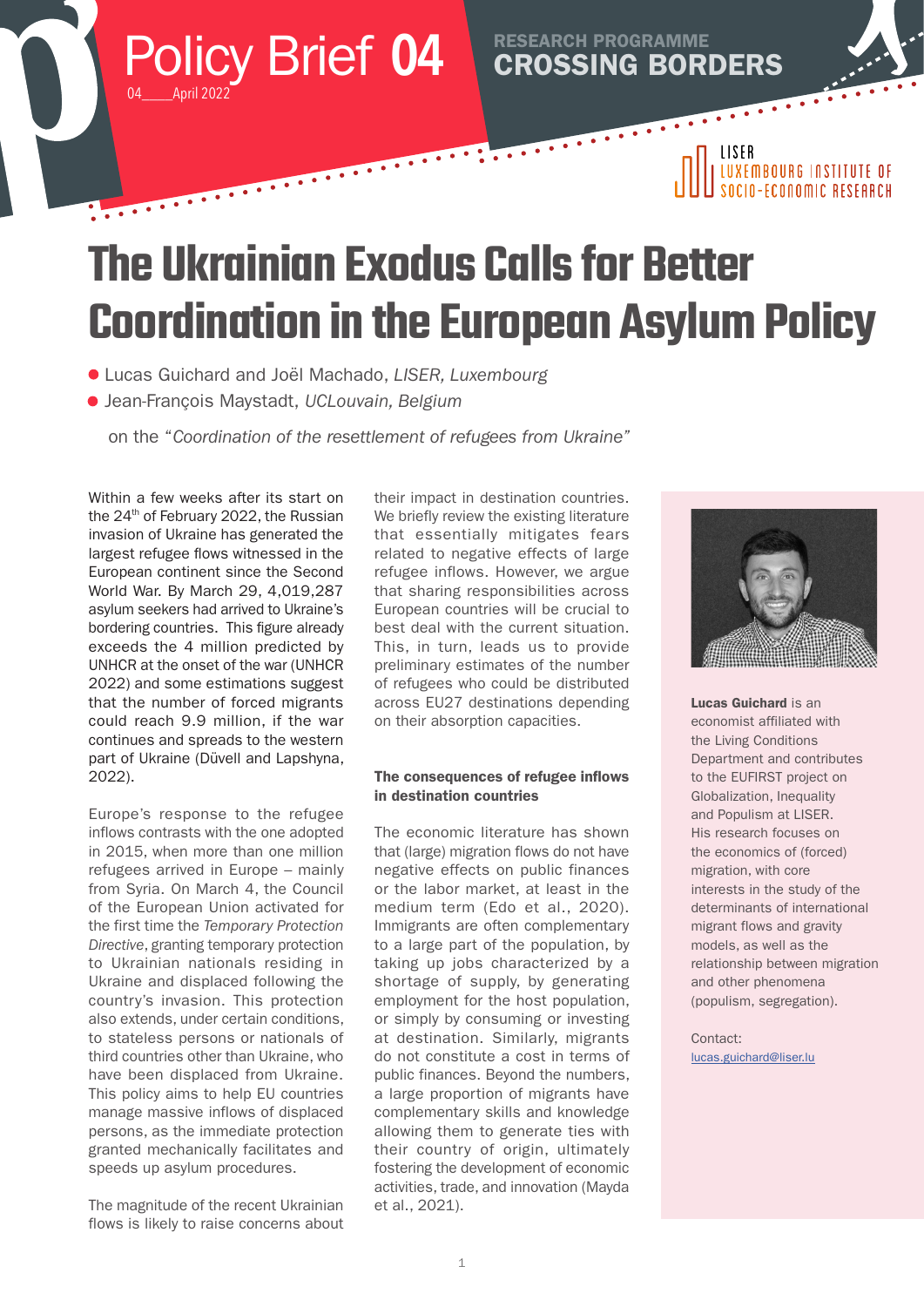However, such effects do not materialize immediately in the receiving economy and short-term challenges can be important. This is particularly the case with refugees who have undergone traumatic experiences. In addition, refugees are often less prepared than economic migrants, with limited or no knowledge of the language spoken at their destination or lacking specific skills needed to integrate its labor market. The hurdles faced by refugees may also force them to accept jobs for which they are over-qualified. This can increase competition for a segment of the host country's labor force, often the less-educated, including the migrants already present.

Policy Brief

04\_\_\_\_April 2022

Refugee flows from Ukraine are expected to have minor effects on host countries

In addition, a high national or local concentration of migrants in some countries may slow down the integration of foreigners. Despite high levels of solidarity, the concentration of refugees in Greece has led to tensions, potentially explaining a rise in the political support for the far right (Hangartner et al., 2019). Such phenomena have also been observed in Germany, Austria or Denmark (Dustmann et al., 2022). Far from providing a conclusive answer, the literature illustrates the complex role of the location of migrants for their integration. On the one hand, the presence of networks generally improves the labor market integration of refugees, but an excessive concentration of newcomers may attenuate this beneficial effect. The network composition also matters (Dagnelie et al., 2019). On the other hand, the benefits of networks may be

short-lived for newcomers as individuals with large networks may have lower incentives to acquire human capital specific to their environment (Battisti et al., 2022).

Minimizing short-run costs and maximizing medium-term gains requires a successful reception and integration of Ukrainian refugees. European citizens have shown huge solidarity with Ukrainian asylum seekers, yet maintaining this solidarity in the long run is likely to be a major challenge. In the current situation of emergency, countries must implement adequate accommodation structures, guarantee access to basic services and medical care. Special attention must be paid to the welfare of children, a group that is particularly vulnerable. The temporary protection scheme that Ukrainians benefit from provides them with a direct access to the labor market. This has been shown to in the medium run<br>
Fasani et al. 2021) The feasibility in the machine (Fasani et al., 2021). The feasibility and success of these measures might however be constrained by the distribution of refugees within and across space, which depends on the absorption capacities of destination countries and regions. This highlights the importance of European countries' shared responsibility and the need for a more structured and sustained coordination between them.

#### A likely unbalanced distribution of Ukrainian refugees

The distribution of refugees across host countries remains uncertain at this stage. In the short term, a majority of them are likely to opt for an accessible destination, favoring neighboring countries, with the exception of Russia and Belarus. Other countries, not bordering Ukraine, are expected to gradually receive more refugees. As of March 29, more than 1,000,000



Joël Machado is an economist affiliated with the Labor Market Department at LISER and a research fellow at IZA, DEM (University of Luxembourg) and IRES (UCLouvain). His research focuses on the causes and consequences of migration as well as the impact of policies on the management of migrant flows and the integration of immigrants in the destination countries.

[joel.machado@liser.lu](mailto:joel.machado%40liser.lu?subject=)



Jean-François Maystadt is Professor and FNRS Research Associate at UCLouvain (Belgium) and at the Institut de Recherches Economiques et Sociales (IRES/LIDAM). He is also affiliated with Lancaster University (UK). His research focuses on the causes and consequences of conflicts and forced migration.

Contact: [jean-francois.maystadt@uclouvain.be](mailto:jean-francois.maystadt%40uclouvain.be?subject=)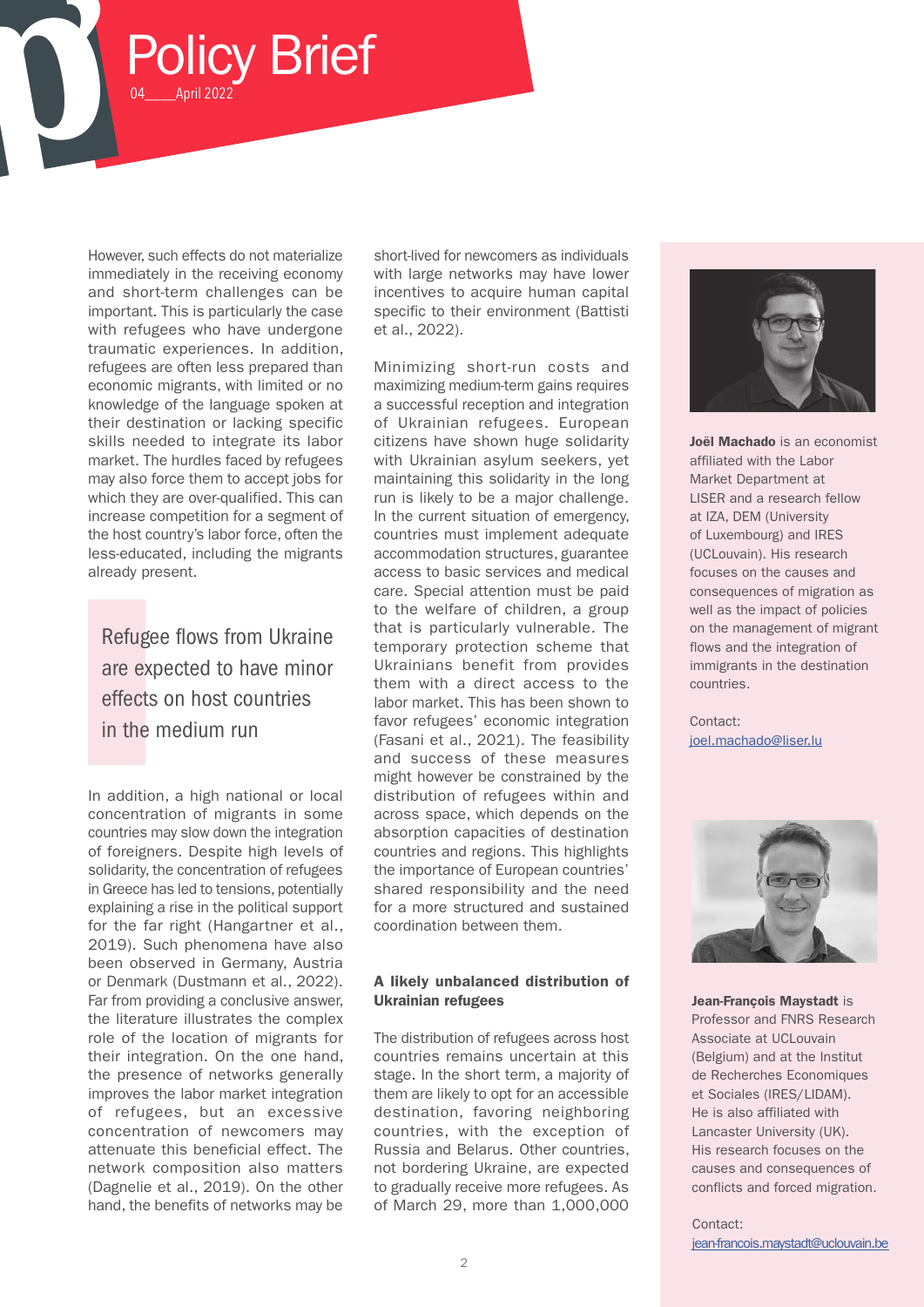temporary protection applications have been registered in these non-bordering countries (i.e., more than 23% of the outflows registered at Ukraine's borders). In a second phase, countries with large diasporas of Ukrainian migrants such as the United States, Kazakhstan, Canada, and Israel could also become relevant destinations.

Policy Brief

04\_\_\_\_April 2022

Below, we present different possible distributions of Ukrainian refugees in the EU27 countries. We compute distribution keys based on five different criteria, which represent the share of total refugees that each country could host under five different scenarios. The first two take into account the networks in 2020 and the recent attractiveness of each destination for Ukrainian immigrants over the period 2015 to 2020. Ukrainian refugees are free to choose where to seek temporary protection, which strengthens the role of their networks abroad. In addition, the potential absorption capacities of each country, as proxied by the size of their population and their GDP should also affect the location choice of Ukrainian refugees and serve as criteria for the remaining keys.

Our approach, focusing on simple criteria, implies leaving out other important features that may influence the number of Ukrainian refugees in each destination. For instance, we abstract from constraints on accommodation capacities. Moreover, we focus on refugee flows from Ukraine, without considering the effects that these might have on other flows, or the effects of war on displacements from other countries (such as Russia). Overall, we aim to propose a plausible order of magnitude for Ukrainian flows, rather than to venture precise (and technically perilous) predictions about the distribution of refugees.

The comparison between the distributions obtained with the total

stock (in col. 1) and recent inflows of Ukrainian immigrant (in col. 2) in Table 1 contrasts the historical and more recent attractiveness of a destination. For Luxembourg, the United Nations estimate that 1,471 individuals from Ukraine resided in the country in 2020, representing 0.1% of the total Ukrainian population in the EU27. By contrast, the country registered 1,296 arrivals between 2015 and 2020, i.e., 0.4% of the total flows to the EU27 over the same period. The higher share of Luxembourg in recent flows, compared to the historical stock, indicates an increase in the attractiveness of this destination in recent years. Other historically important destinations, such as Poland or Germany, have also seen their attractiveness for Ukrainian migrants increase over the last five years. Conversely, other countries, such as Italy, Portugal or France, have recently lost some of their appeal.

We quantify potential allocation keys based on different criteria accounting for immigrant networks and countries' hosting capacities

The application of a population-based distribution key (in col. 3 of Table 1) would imply a homogenous "number of refugees per capita" across European countries. Luxembourg represents a slightly higher share among the EU27 population (0.14%) than among Ukrainian immigrants in 2020 (0.10%). Some countries are over-represented in the location choices of Ukrainian immigrants compared to the distribution that would be observed if based on the population of each destination. This is particularly the case for countries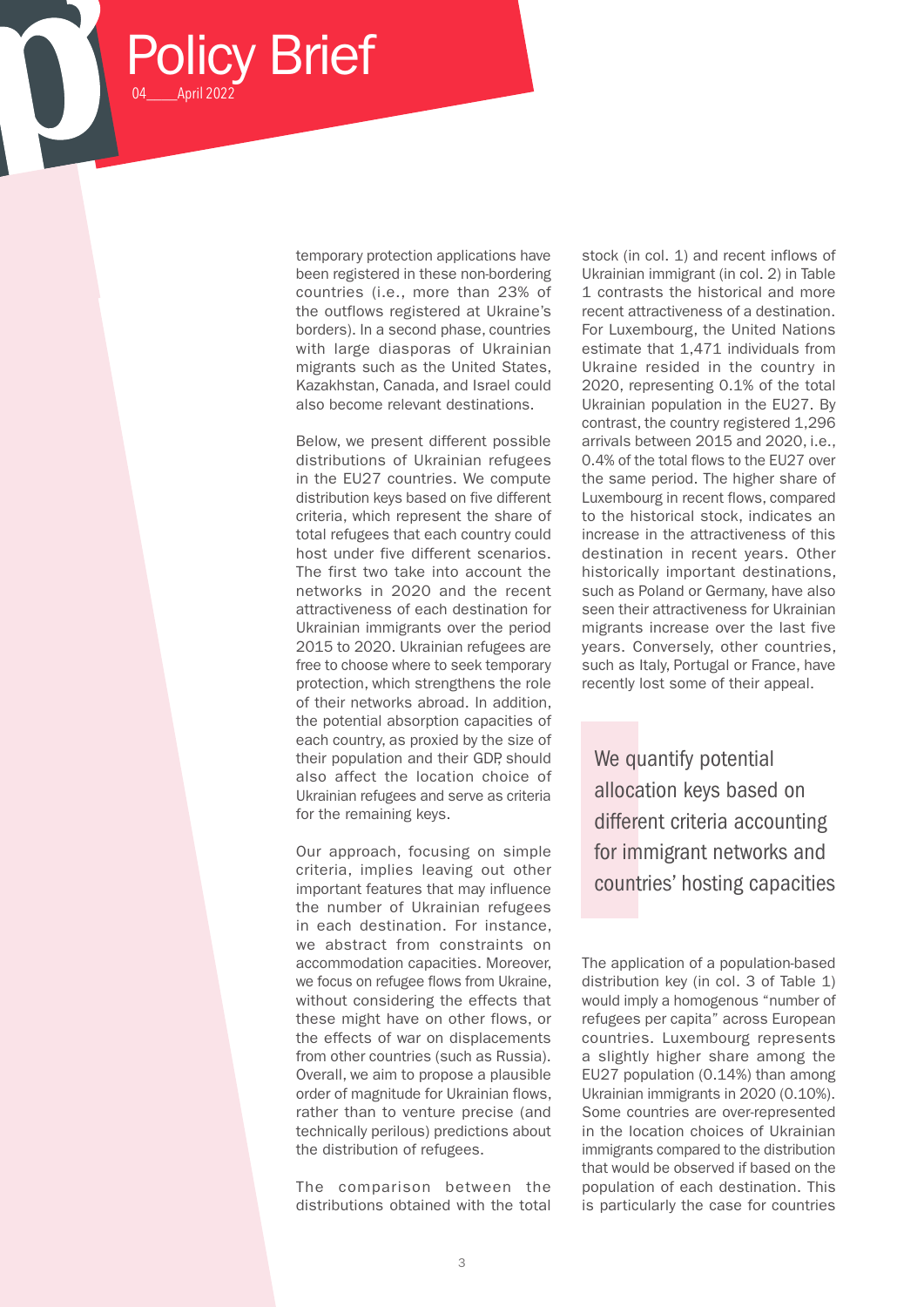bordering Ukraine such as Poland and Hungary, as well as Germany, Czechia, Italy and Portugal. On the contrary, some destinations have a smaller Ukrainian diaspora than suggested by their population size. This is the case for France, which accounts for 15.1% of the EU27 population, but hosts only 1.3% of the EU27's Ukrainian migrants in 2020. Another example is Belgium, whose population corresponds to 2.6% of the EU27 total, while only 0.2% of Ukrainians reside there in 2020.

April 2022

olicy Brief

An alternative distribution takes into account the economic capacities of the different destinations. For this purpose, we use the share of GDP of each country in the total EU27 GDP. This would further reduce the share of the four EU countries (Hungary, Poland, Romania, and Slovakia) bordering Ukraine. Col. 4 of Table 1 confirms that Western European countries would become more attractive for individuals from Ukraine. For example, the share of Germany would be 22.7%, which exceeds its share obtained using the size of the Ukrainian diaspora in 2020. Similarly, France's share would be 15.7%. The shares for Belgium and Luxembourg would be 3% and 0.4%, respectively.

Finally, more elaborate keys can combine several dimensions. For example, a distribution key inspired by the German model (i.e., a weight of one third for population and two thirds for GDP) gives a little more importance to Eastern European countries, compared to a key derived only with GDP, and somewhat reduces the prominence of Western European countries. Col. 5 of Table 1 shows that Luxembourg would accommodate 0.3% of Ukrainian

|                                              | (1)          | (2)     | (3)     | (4)        | (5)        | (6)  |
|----------------------------------------------|--------------|---------|---------|------------|------------|------|
|                                              | $Key =$      | $Key =$ | $Key =$ | $Key =$    | $Key =$    | Obs. |
|                                              | <b>Stock</b> | Flow    | Pop.    | <b>GDP</b> | <b>Mix</b> | Ref. |
| <b>Luxembourg and bordering</b><br>countries |              |         |         |            |            |      |
| Luxembourg                                   | 0.1          | 0.4     | 0.1     | 0.4        | 0.3        | 0.1  |
| Belgium                                      | 0.2          | 0.4     | 2.6     | 3.0        | 2.9        | 0.7  |
| France                                       | 1.3          | 0.5     | 15.1    | 15.7       | 15.5       | 0.8  |
| Germany                                      | 20.5         | 22.2    | 18.7    | 22.7       | 21.4       | 7.7  |
| <b>Bordering countries of Ukraine</b>        |              |         |         |            |            |      |
| <b>Hungary</b>                               | 5.0          | 9.5     | 2.2     | 1.6        | 1.8        | 7.2  |
| Poland                                       | 19.3         | 20.6    | 8.5     | 6.5        | 7.2        | 46.1 |
| Romania                                      | 3.1          | 9.5     | 4.3     | 3.1        | 3.5        | 12.0 |
| Slovakia                                     | 0.8          | 0.4     | 1.2     | 0.9        | 1.0        | 5.5  |
| <b>Other destinations</b>                    |              |         |         |            |            |      |
| Austria                                      | 1.0          | 1.1     | 2.0     | 2.5        | 2.3        | 1.1  |
| <b>Bulgaria</b>                              | 0.8          | 1.5     | 1.6     | 0.9        | 1.1        | 1.6  |
| Croatia                                      | 0.1          | 0.0     | 0.9     | 0.6        | 0.7        | 0.4  |
| Cyprus                                       | 0.2          | 0.0     | 0.2     | 0.2        | 0.2        | 0.3  |
| Czechia                                      | 9.3          | 9.2     | 2.4     | 2.2        | 2.3        | 8.5  |
| <b>Denmark</b>                               | 0.8          | 1.2     | 1.3     | 1.8        | 1.6        | 0.7  |
| Estonia                                      | 1.7          | 0.7     | 0.3     | 0.3        | 0.3        | 0.3  |
| Finland                                      | 0.2          | 0.4     | 1.2     | 1.4        | 1.3        | 0.4  |
| Greece                                       | 1.4          | 0.1     | 2.3     | 1.5        | 1.8        | 0.4  |
| Ireland                                      | 0.4          | 0.2     | 1.1     | 2.3        | 1.9        | 0.4  |
| Italy                                        | 17.6         | 7.9     | 13.5    | 12.6       | 12.9       | 2.2  |
| Latvia                                       | 2.3          | 0.0     | 0.4     | 0.3        | 0.3        | 0.2  |
| Lithuania                                    | 1.5          | 2.5     | 0.6     | 0.5        | 0.6        | 1.0  |
| Malta                                        | 0.1          | 0.1     | 0.1     | 0.1        | 0.1        | 0.0  |
| Netherlands                                  | 0.2          | 0.5     | 3.8     | 5.1        | 4.7        | 0.5  |
| Portugal                                     | 3.8          | $2.1\,$ | 2.3     | 1.7        | 1.9        | 0.7  |
| Slovenia                                     | 0.2          | 0.3     | 0.5     | 0.4        | 0.4        | 0.2  |
| Spain                                        | 7.5          | 7.4     | 10.5    | 8.9        | 9.5        | 0.7  |
| Sweden                                       | 0.7          | 1.1     | 2.3     | 2.8        | 2.6        | 0.4  |

#### *Table 1: Estimates of the distribution (shares in %) of Ukrainian refugees in the EU27*

refugees under such a scenario. *Note: Table 1 shows the percentage of Ukrainian refugees that would be hosted in EU27 countries based on 5 different criteria and the observed distribution as of March, 29 (column 6). "Key = Stock", "Key = Flow", "Key = Pop", "Key = GDP", "Key = Mix", "Obs. Ref." refer to distribution keys based on (1) Ukrainian migrant stocks in 2020, (2) Ukrainian flows over the last five years, (3) population share, (4) GDP share, (5) a mix of population and GDP, and (6) the distribution of Ukrainian refugee flows observed as of March 29, respectively.*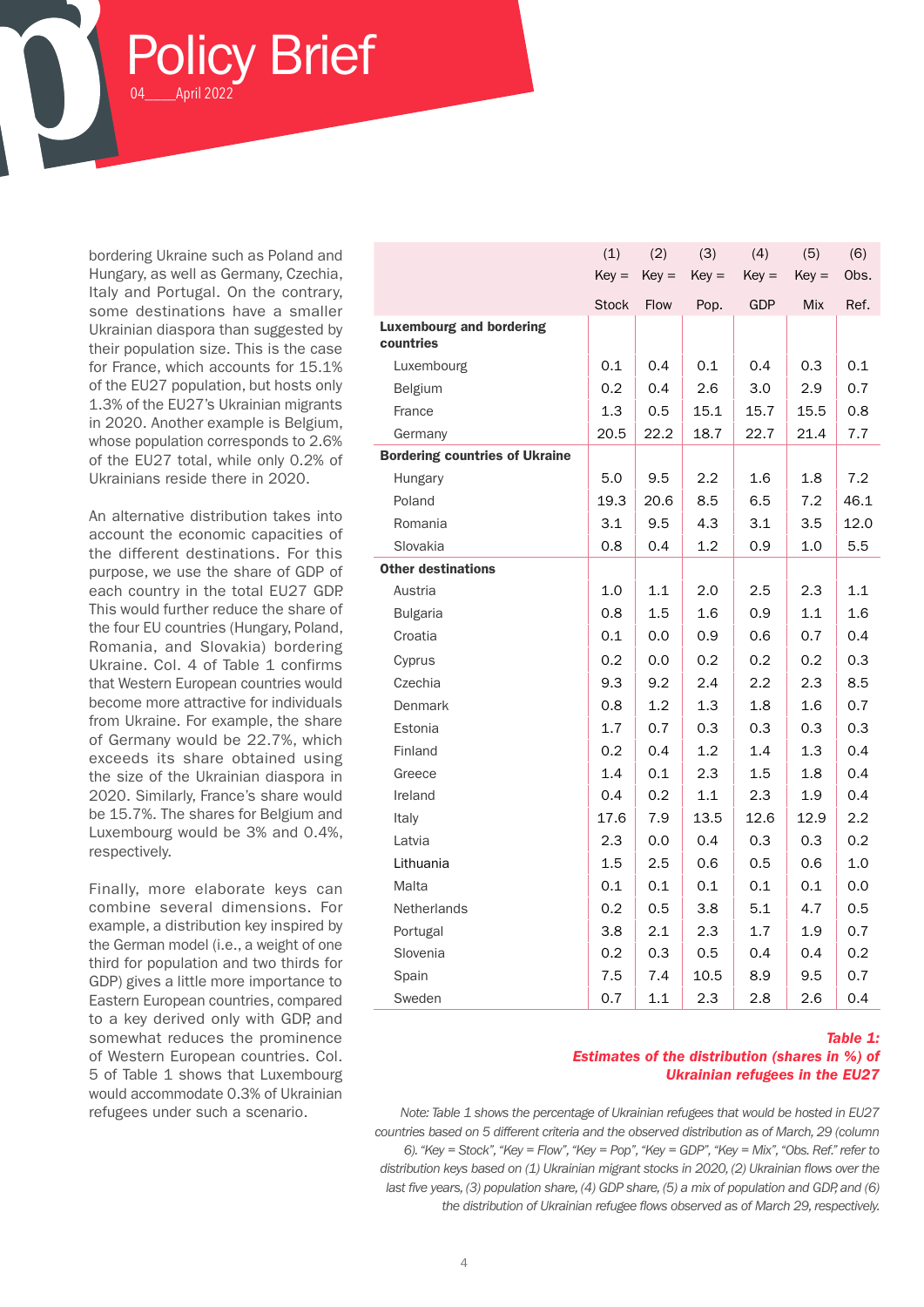These five distribution keys contrast sharply with the distribution of refugees currently observed (in col. 6 of Table 1). According to our estimates, more than 2.9 million (73%) of refugees are currently in neighboring countries, with Poland alone hosting more than 1.6 million of them. In contrast, more than 1 million temporary applications have been lodged in non-border countries (as of March 29, 2022).

These distribution keys can also be used to quantify the number of Ukrainian refugees in the different destination countries under different scenarios. To do so, a distribution key has to be multiplied by the total expected volume of refugees in the EU27. In Figure 1, we elaborate the calculations for Luxembourg and its neighboring countries using a lower bound scenario of 4 million refugees, a medium projection of 7 million refugees and a scenario, currently considered as an upper bound, of 10 million Ukrainian refugees in the EU27.

Without coordination in Europe, refugees are likely to concentrate in a few neighbouring countries, triggering differential impacts on host economies

A population-based distribution would result in a number of refugees between 5,600 and 14,000 in Luxembourg depending on the scenario. Belgium would host between 103,000 and 260,000, France between 603,000 and 1.5 million and Germany between 749,000 and 1.9 million Ukrainian refugees. A key inspired by the German model would slightly revise upward these estimates in all countries. The lower figures predicted on the basis of existing networks are close to the ones



Policy Brief

April 2022

*Figure 1: Distribution of Ukrainian refugees under different scenarios and distribution keys*

*10 million (thin frame) Note: See Table 1 for more* 

*information*

*Note: Scenarios = 4 million refugees (colored), 7 million (thick frame), or* 

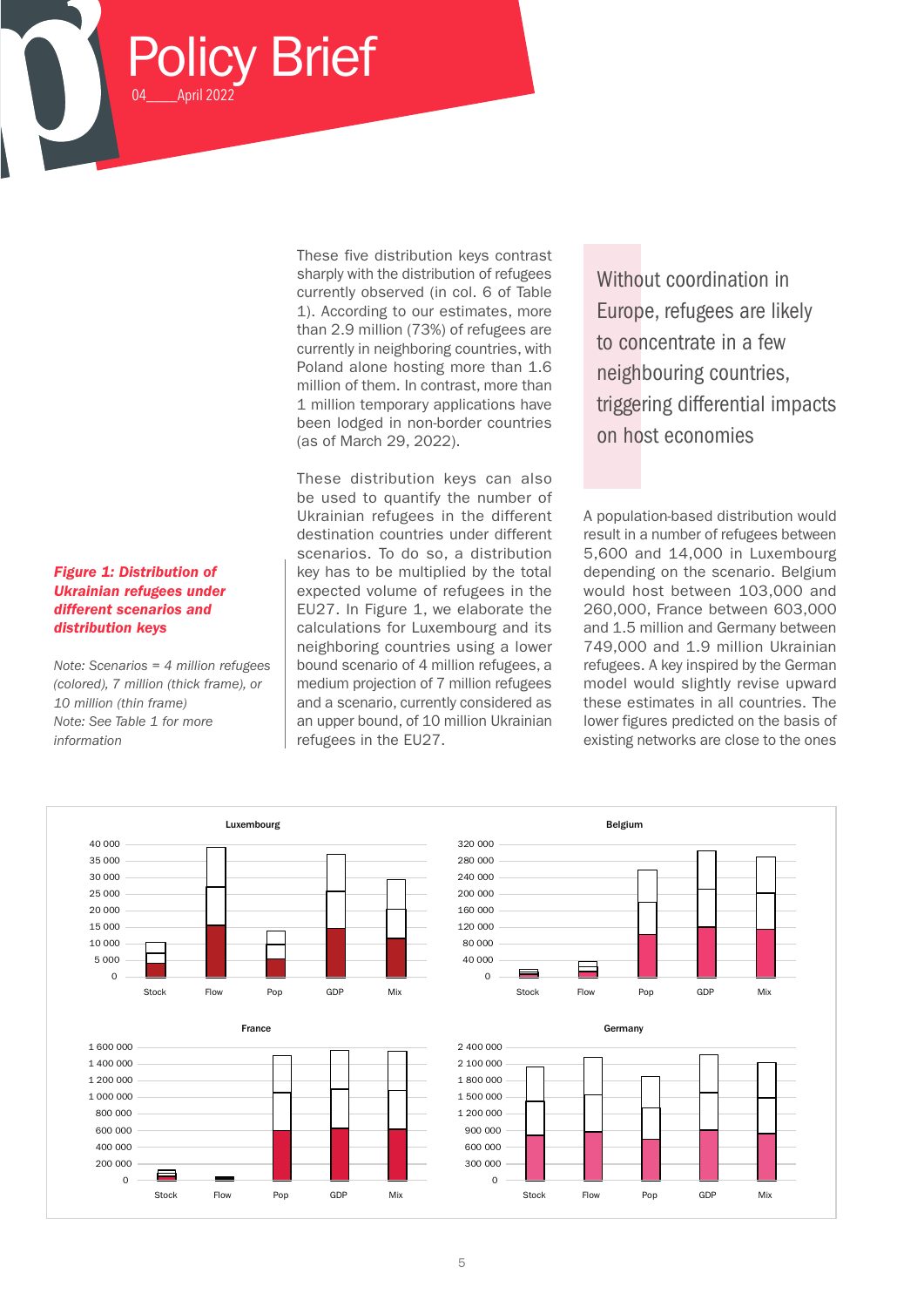already observed in Luxembourg and Belgium. This pattern highlights that these countries have been relatively attractive destinations in the early phase of the war. Germany was an important destination for the Ukrainian diaspora before the war. Its allocation based on networks even exceeds the one that would be observed under a population-based distribution. In contrast, despite its relative important size, France only hosted a relatively small Ukrainian diaspora. Its allocation keys based on population and GDP therefore substantially exceed the one based on networks.

Policy Brief

04\_\_\_\_April 2022

#### A call for promoting further coordination and shared responsibility

Despite the activation of the *Temporary Protection Directive*, Ukraine's bordering countries (Poland, Romania, Hungary, and Slovakia) are bearing most of the costs and logistic challenges arising with the refugee influx coming from Ukraine. A coordination between European countries would allow for a more balanced distribution of forcibly displaced individuals according to the absorption capacity of each destination. More elaborated systems could better take into account the preferences of immigrants and the constraints of each host economy, through the creation of a tradable quota mechanism (Fernández-Huertas Moraga and Rapoport, 2014; de la Croix and Docquier, 2015). These proposals have the merit to promote further coordination of migration policies within the EU, which is reinforced in emergency situations such as the one currently witnessed. The past failure in implementing a coordination scheme within the EU is all the more regrettable as European citizens seem to be calling for a system of distribution of asylum seekers that is consistent with the reception capacities of each country (Bansak et al., 2017).

In the long term, the economic consequences of the asylum flows from Ukraine are likely minor, but ensuring a successful management and integration of the refugees is crucial. Granting refugee status, temporary work permit, and access to health services will undoubtedly facilitate the acquisition of necessary skills, but the integration process will take time despite the essential role of the Ukrainian networks in the host countries. To succeed, it seems crucial to structure the distribution of refugees between and within European countries, in order to avoid an excessive spatial concentration of Ukrainians. Other refugee flows should not be forgotten, as conflict and political tensions remain important in other parts of the world, and are likely to trigger future forced displacements.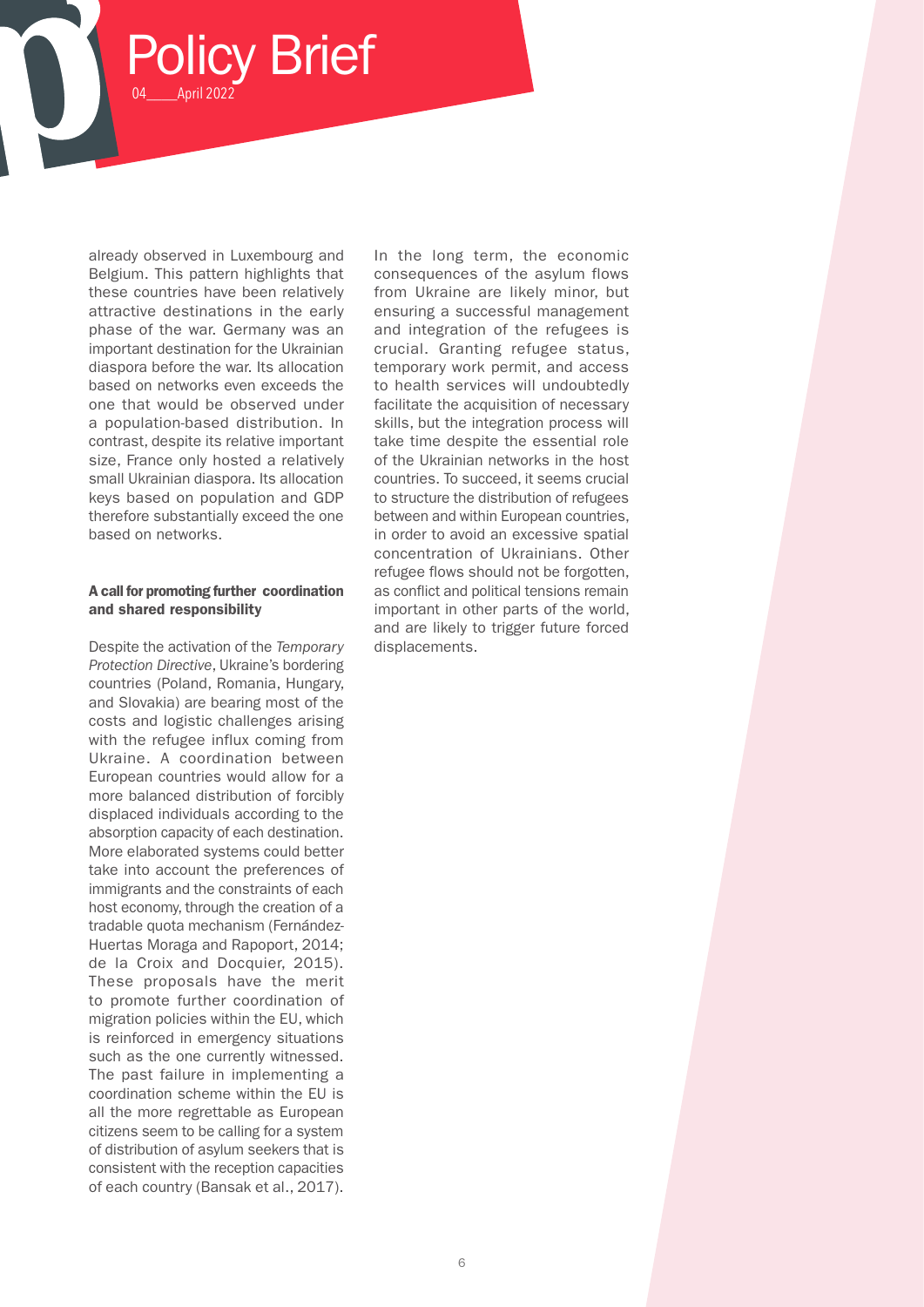

#### Based on

Guichard, L. and J. Machado (2022). Quantifying Direct and Diversion Effects in a Structural Gravity Model: The Case of an Asylum Policy. LISER, mimeo. A slightly different version in French of this policy brief is published as: Guichard, L., Machado J., and J.-F. Maystadt (2022). Réfugiés ukrainiens: Un besoin de coordination renforcé. *Regards Économiques*: Université Catholique de Louvain. More technical details about distributional keys can be found in the Appendix.

#### **References**

Bansak, K., J. Hainmueller, and D. Hangartner (2017). Europeans Support a Proportional Allocation of Asylum Seekers. *Nature Human Behaviour* 1 (7), 0133.

Battisti, M., G. Peri, and A. Romiti (2022). Dynamic Effects of Co-Ethnic Networks on Immigrants' Economic Success. *Economic Journal* 132, 58-88.

Dagnelie, O., Mayda, A.M., and J.-F. Maystadt (2019). The Labor Market Integration of Refugees to the United States: Do Entrepreneurs in the Network Help? *European Economic Review* 111, 257-272.

De la Croix, D. and F. Docquier (2015). An Incentive Mechanism to Break the Low-Skill Immigration Deadlock. *Review of Economic Dynamics* 18, 593-618.

Dustmann, C., Vasiljeva, K., and A.P. Damm (2022). Refugee Migration and Electoral Outcomes. *Review of Economic Studies*, forthcoming.

Düvell, F. and I. Lapshyna. (2022). The Russian Invasion of Ukraine: Scope, Patterns and Future Development of Displacement. IMIS Working Paper 14, IMIS. Osnabrück: IMIS.

Edo, A., Ragot, L., Rapoport, H., Sardoschau, S., and A. Sweetman (2020). An Introduction to the Economics of Immigration in OECD Countries: Insights from Recent Research. *Canadian Journal of Economics* 53(4), 1365-1403.

Fasani, F., Frattini, T., and L. Minale (2021). Lift the Ban? Initial Employment Restrictions and Refugee Labour Market Outcomes. *Journal of the European Economic Association*, 19(5), 2803–2854.

Fernández-Huertas Moraga, J. and H. Rapoport (2014) Tradable Immigration Quotas. *Journal of Public Economics* 115, 94-108.

Hangartner, D., Dinas, E., Marbach, M., Matakos, K., and D. Xefteris (2019). Does Exposure to the Refugee Crisis Make Natives More Hostile? *American Political Science Review* 113(2), 442-455.

Mayda, A-M, Ch. Parsons, H. Pham, and P.L. Vézina (2021). Refugees and Foreign Direct Investment: Quasi-Experimental Evidence from US Resettlements. *Journal of Development Economics*, forthcoming.

UNHCR (2022). Ukraine situation flash update #1. UNHCR Regional Bureau for Europe. 8 March 2022.



Luxembourg Institute of Socio-Economic Research (LISER) Campus Belval | 11, Porte des Sciences | L-4366 Esch-sur-Alzette

[www.liser.lu](https://www.liser.lu)